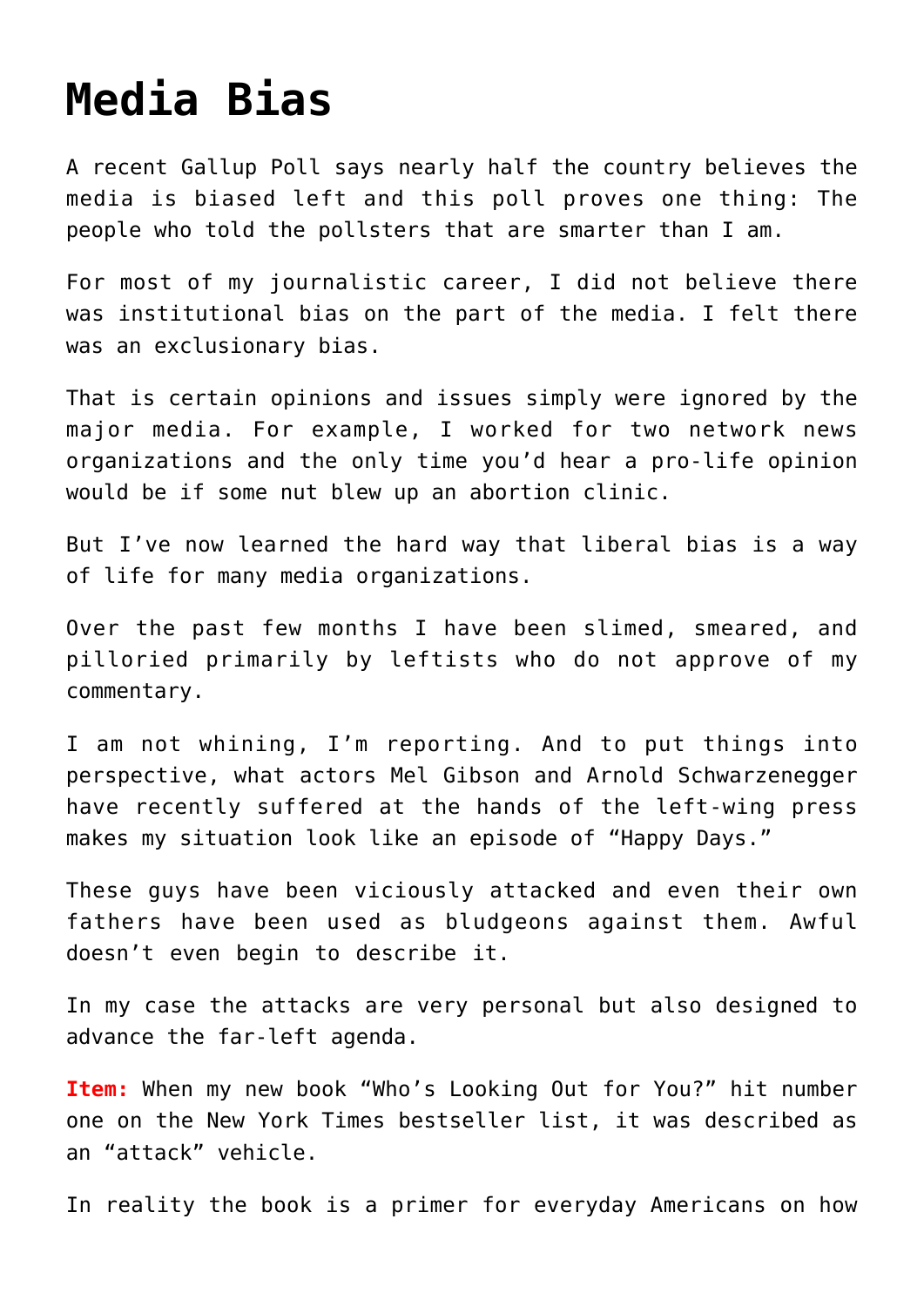to achieve success and stability.

In the past ten years only two people have had three number one non-fiction bestsellers on the Times list: Washington Post reporter Bob Woodward and your humble correspondent.

Yet somehow the Times has not gotten around to reviewing any of my books while tomes by the liberal "satirists" are given major exposure.

**Item:** People Magazine assigned a man who loathes me (I know, I know it's hard to believe) to review "Who's Looking Out for You?" Newsflash – he didn't like it.

**Item:** A National Public Radio interviewer insisted on reading that People Magazine review on the air during her chat with me. When I strongly suggested she read the very positive review in Publisher's Weekly magazine as well, she refused.

**Item:** Matt Lauer on The Today Show sat there smirking as one of the far-left "satirists" defamed me. When my publicist called The Today Show asking for a chance to respond, the program turned me down.

To be fair Barbara Walters gave me fair play on "The View" and did challenge the "satirist" so there is not a left-wing monolith in play here.

But there is no question that scores of left-winger press people have now emerged from the closet and are out for blood, the same way hard right-wing ideologues were during the Clinton administration.

However, the hard right did not have access to the elite media and that's a key however.

The assault from the left is directly because of the unprecedented success of the Fox Newschannel.

Perceived by the "progressive" community to be conservative,